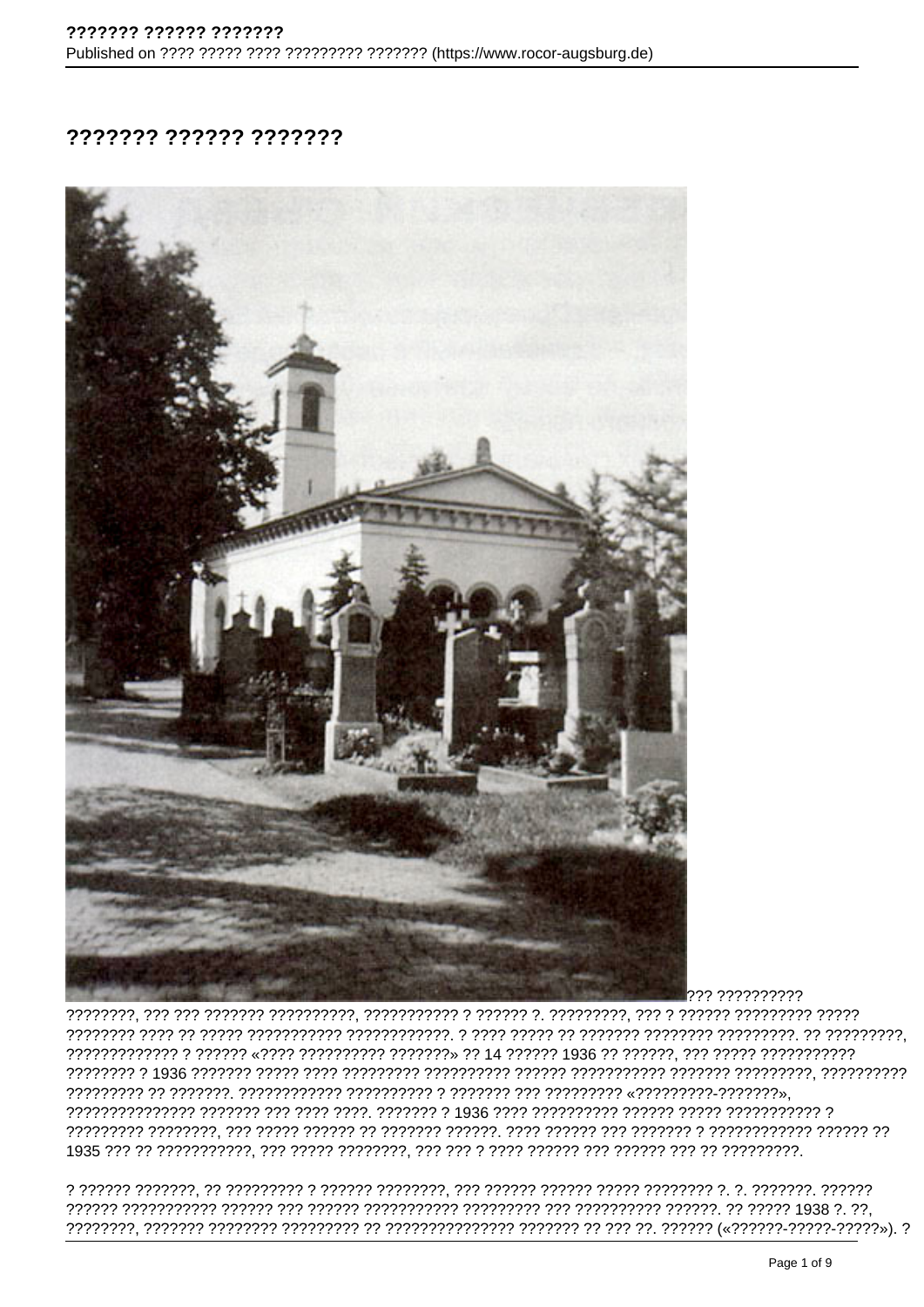

?????? ??????, ? 1938/1939 ??.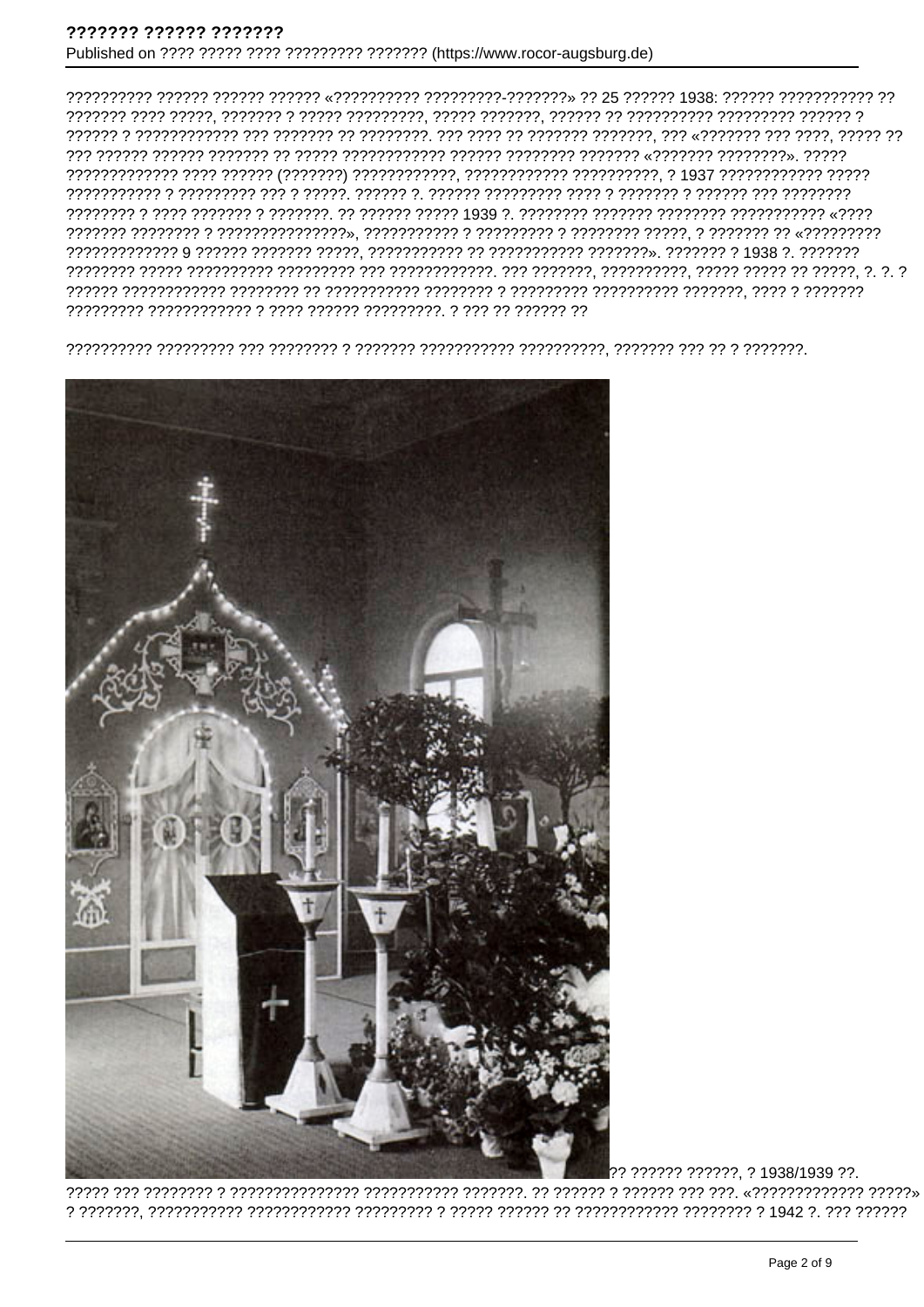???????? ??????????

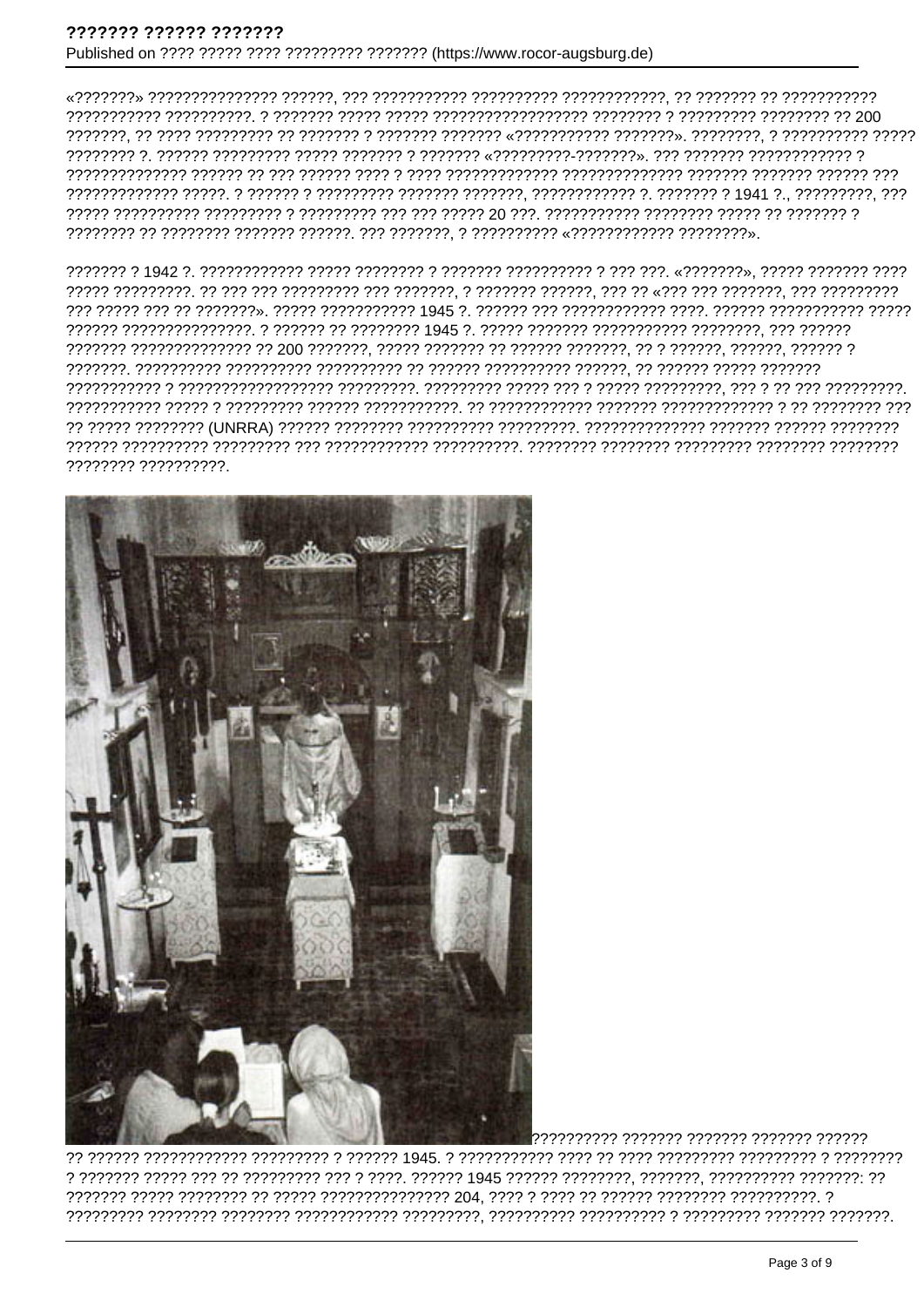

«??????????? ??????». ????????????? ??????? ???????.

??????????? ?????? ?????.

<u>77 7272 1947 2 227 2227222 2227222 22272 222722 2227222 2227222 22272222 22272222 232722222 2512</u> 

????????? ??????????? ???????? ? 1952 ?. ????????? ?? 150 ???.. ?? ??????? 70-80 ???? ??? ? ????????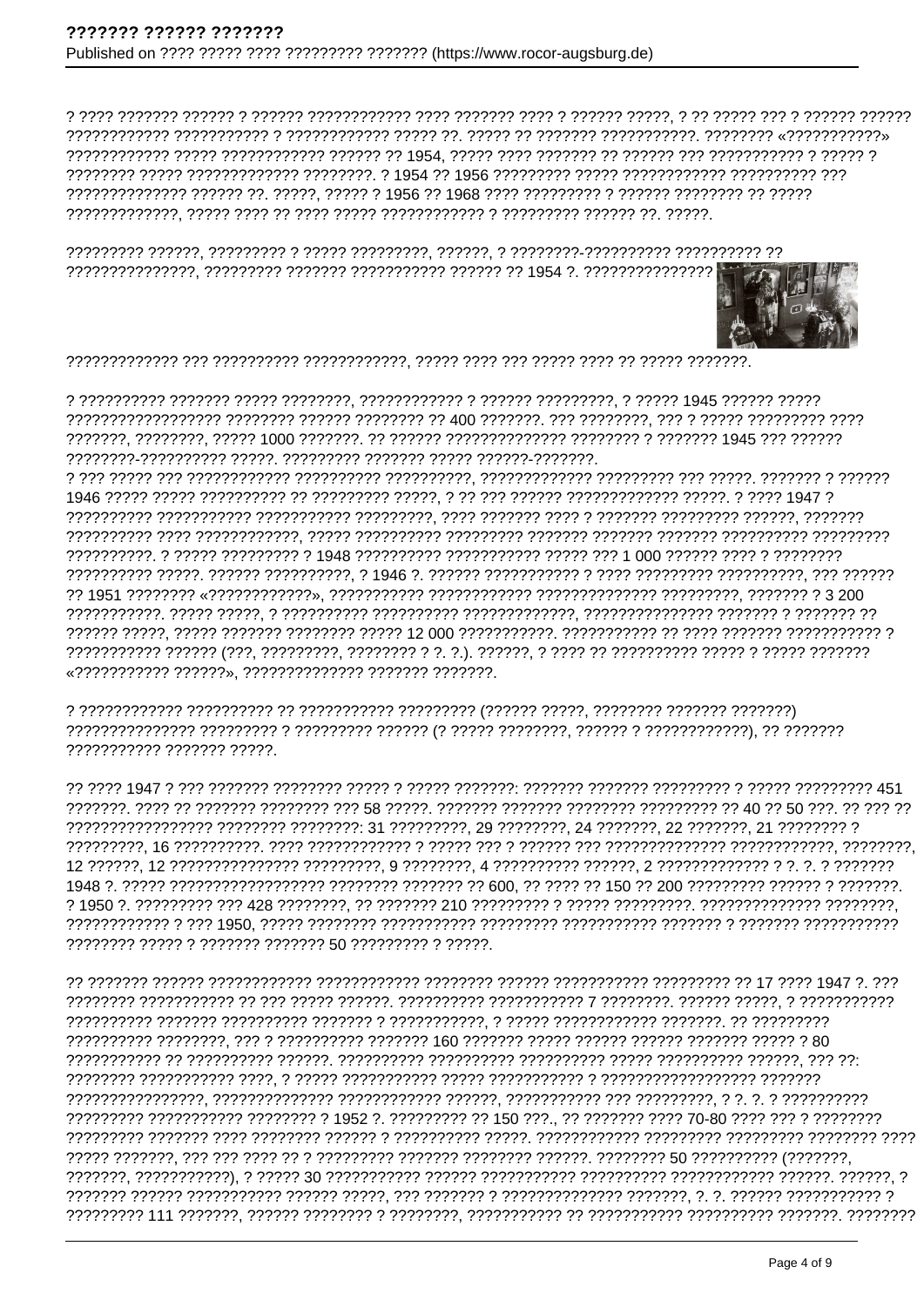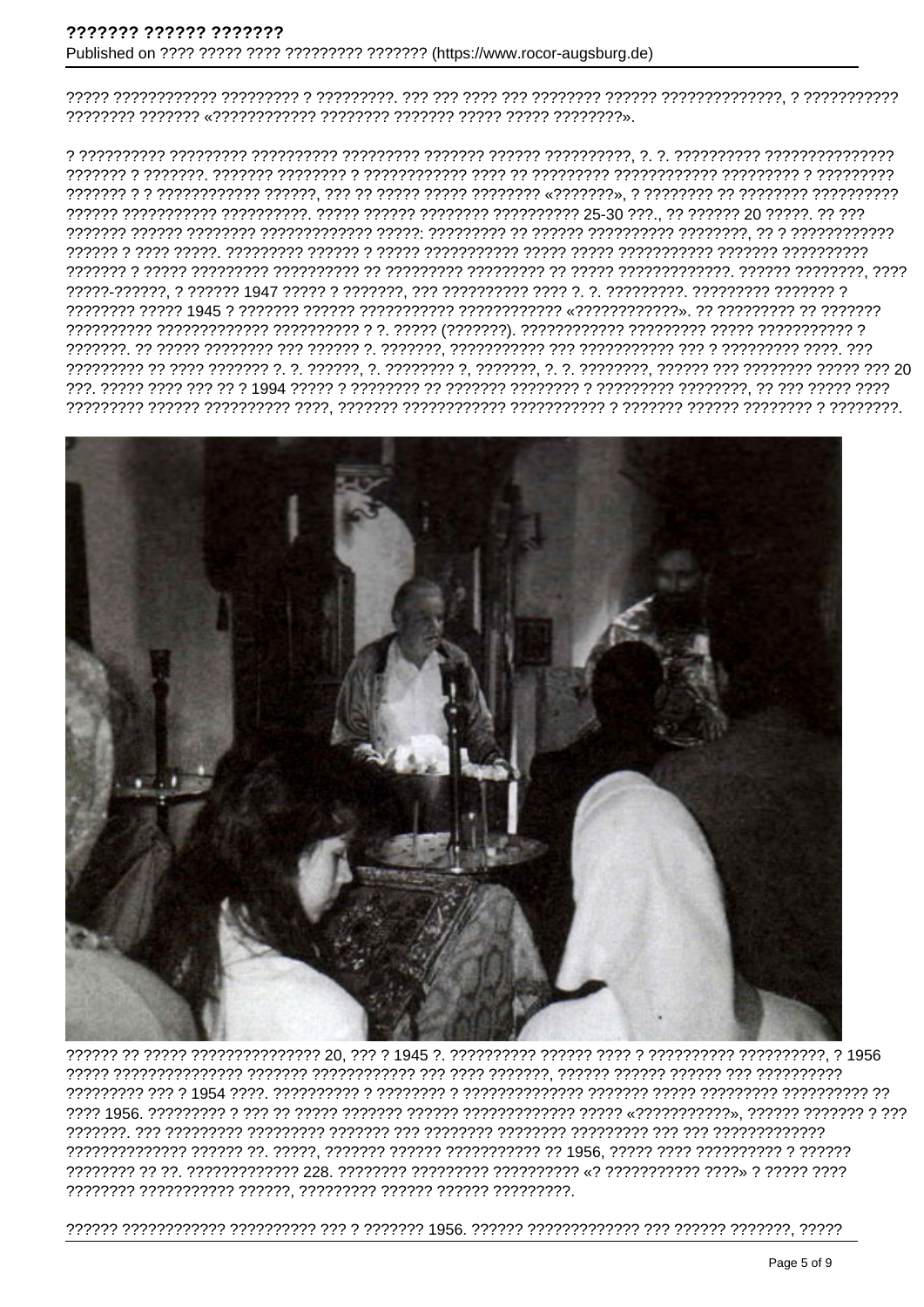

? 1968 ?. ??????? ????? ??????? ??????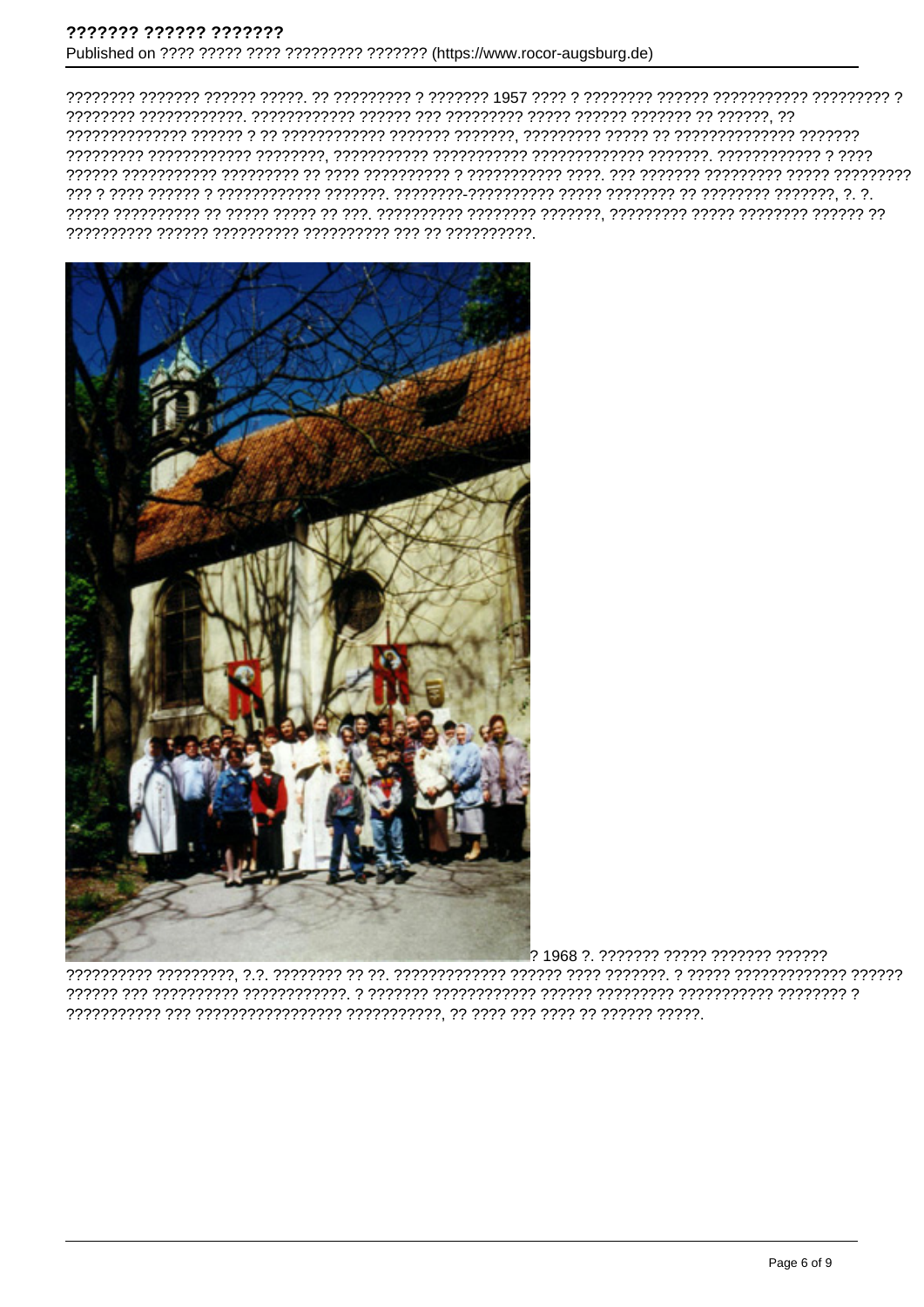